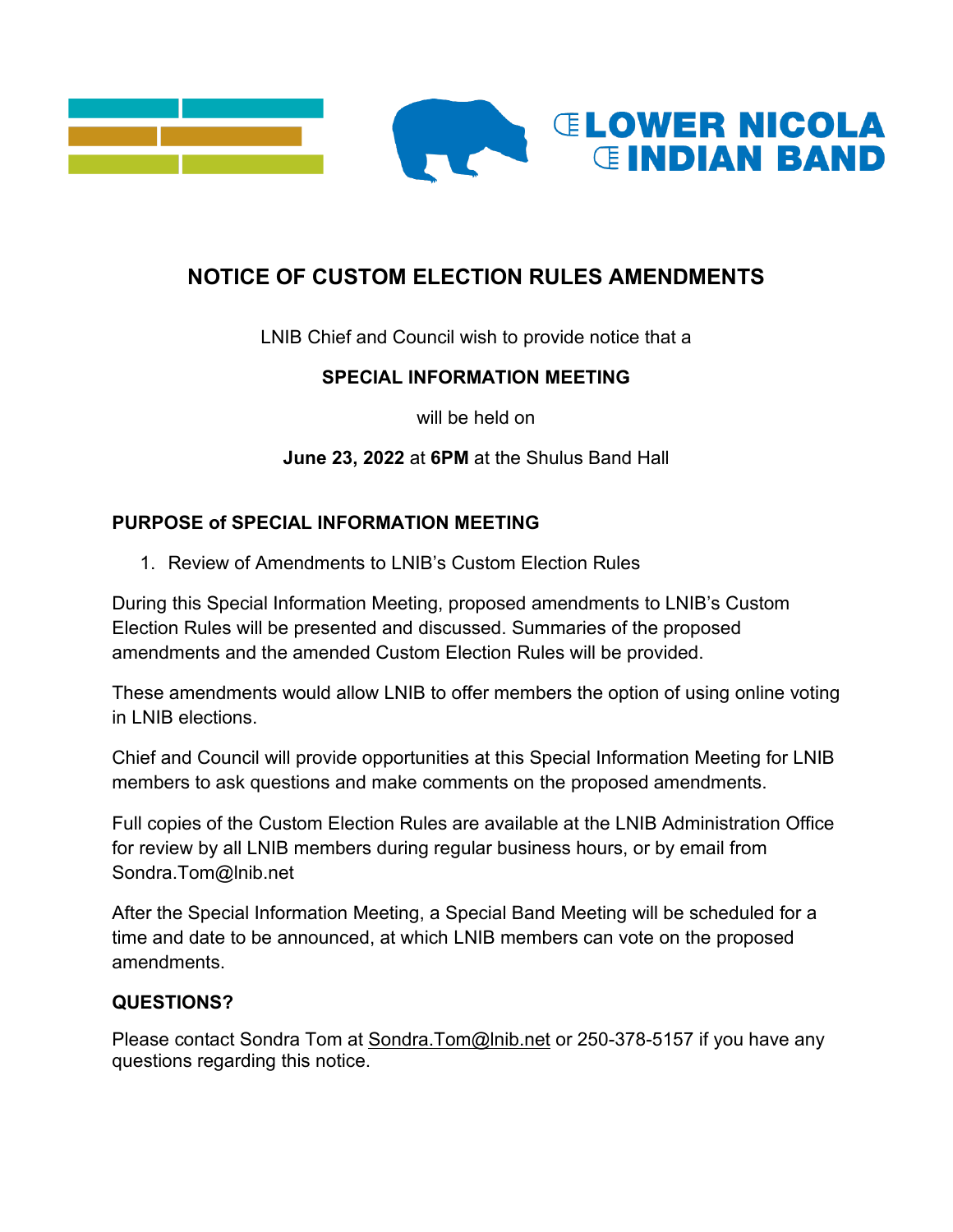### **TECHNICAL INFORMATION**

#### **WHEREAS:**

Chief and Council of LNIB have determined that it is in the best interests of LNIB to introduce the option of online voting for LNIB elections and by-elections to ensure greater accessibility, engagement, and safety for LNIB members.

Chief and Council have been presented with proposed amendments to the Custom Election Rules that would introduce the option of online voting for LNIB elections and by-elections.

Section 32 to 34 of the Custom Election Rules require that any amendment to the Custom Election Rules be approved by a two thirds majority of LNIB Electors at a Special Band Meeting, and that an Information Meeting to discuss the proposed amendments be held prior to that Special Band Meeting.

#### 1. **Special Information Meeting**

A Special Information Meeting will be held on:

June 23, 2022, at 6pm

The purpose of this Special Information Meeting is to allow LNIB Electors to review the proposed amendments to the Custom Election Rules and provide LNIB Electors with an opportunity to ask questions or provide comments. During this meeting, Chief and Council will review and explain the purpose of the proposed amendments with LNIB Electors.

#### 2. **Special Band Meeting**

A Special Band Meeting will be held on July 23 at 9:00am-8:00pm and Shulus Hall

The purpose of this Special Band Meeting is for LNIB Electors to vote on the proposed amendments to the Custom Election Rules.

#### 3. **Proposed Amendments**

The language of the proposed amendments is set out below. Note that only the sections that are proposed to be amended are listed below. For a full copy of the proposed amended Custom Election Rules, please contact the band office directly.

#### **Definitions**

"Band" means the Lower Nicola Indian Band.

"Election" means a general election of the Band held under the provisions of these Rules.

"Electoral Officer" means a person, appointed by a Band Council Resolution before each Election, who has the responsibility of conducting the nomination period, the Election, and the post-election procedures.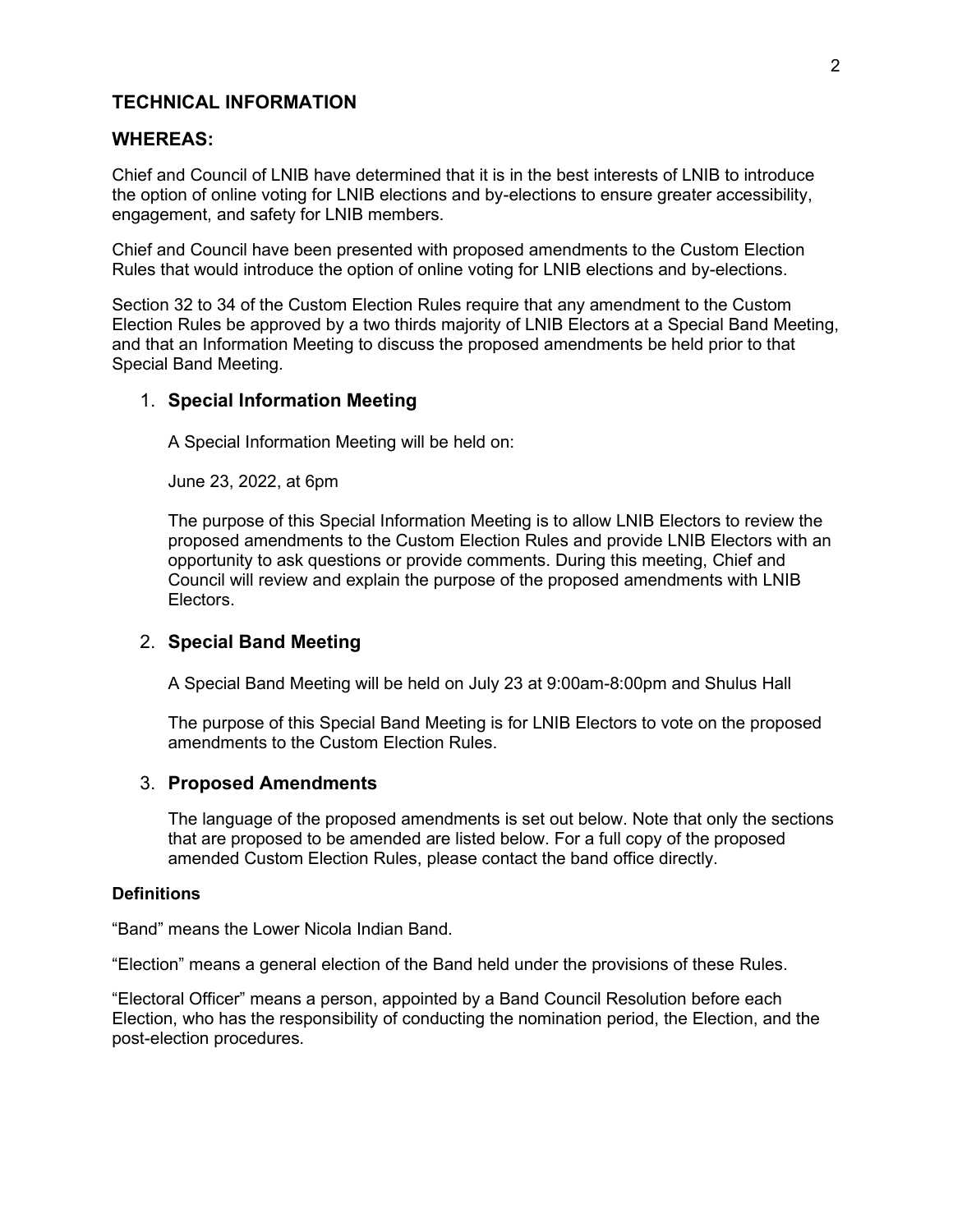"Electronic Voting Platform" means computer software that directs a computer to perform and monitor the required tasks for a person to either register to vote or vote in an Election or By-Election using an electronic device, such as a computer or mobile phone.

"Online Voting" means voting in an Election or By-Election using an Electronic Voting Platform in accordance with Sections 25 to 31 of these Rules.

"Polling Station" means a building, hall, or room, which is selected as the site at which voting takes place.

"VIN" means a unique voter identification number that is issued to each Elector for use during Online Voting.

#### **Election Day and Voting**

- 13. At least 32 days before the Election Day, the Electoral Officer shall:
	- a) post notices including the time and date of the Election Day, the location of the Polling Station and a list of candidates for the offices of Chief and Councillor at the Band Office and in at least two conspicuous places on all Band Reserves where Electors reside;
	- b) mail to each Elector not residing on a Band Reserve for whom he has a mailing address: a Mail-in Ballot package consisting of the election notice described in subsection 13(a), Mail-in Ballots, a Voter Declaration Form, voting instructions and such further materials as may be required to ensure that all Electors have a fair opportunity to vote in the Election; and
	- c) at the option of Chief and Council as evidenced in a Band Council Resolution authorizing Online Voting, provide to each Elector, by mail, electronic communication, or other method that the Electoral Officer deems appropriate, Online Voting instructions and such further materials as may be required to ensure that all Electors have a fair opportunity to vote in the Election.
- 14. The Electoral Officer shall provide an appropriate Polling Station for Elections and an appropriate number of private booths so that voting can be accomplished in person by secret ballot and the place of Elections shall be kept open from 9AM to 8PM for the purposes of voting on Election Day.

### **Advance Poll**

22. Immediately after the close of the poll as described in Section 14 above, the Electoral Officer shall open each Mail-in Ballot package and, for each Mail-in Ballot for which there is a completed Voter Declaration Form from an Elector who has not otherwise voted in the Election, mark a line through that Elector's name on the Electors List, initial the ballot without looking at the candidates selected and deposit the ballot in the sealed ballot box. The Electoral Officer shall then open the sealed ballot box in the presence of such candidates or their scrutineers as may be present and, with the assistance of any agents he may have appointed pursuant to Section 4 above;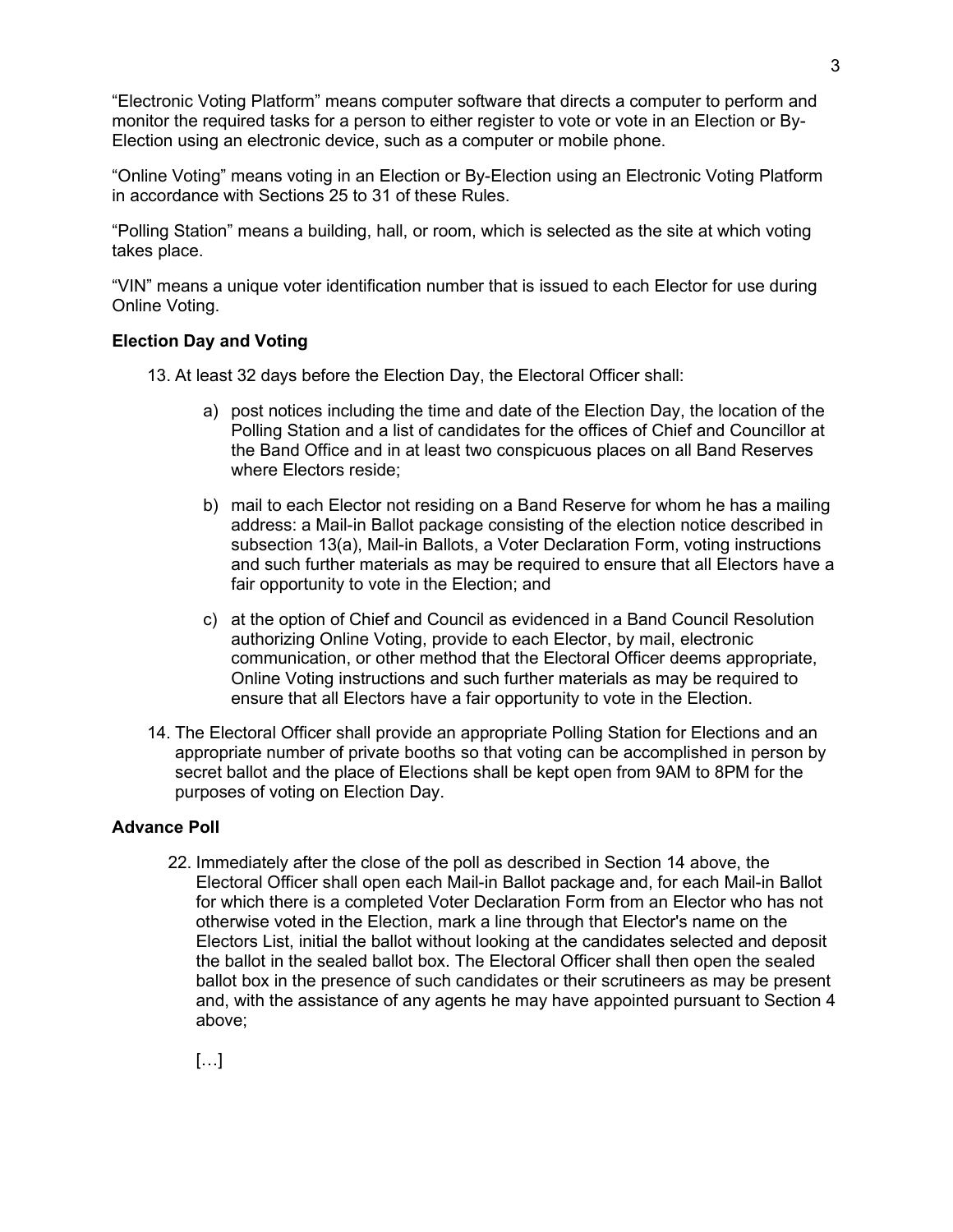b) shall count the votes each candidate has received from the unspoiled ballots, including any unspoiled ballots cast through the Online Voting process, if applicable, and sign a written statement of those results and the number of spoiled ballots.

#### **Electronic Voting Platform Requirements**

- 25. If the Band uses Online Voting, the Electronic Voting Platform permitting that Online Voting must:
	- a) be provided by an independent third-party service provider;
	- b) at a minimum, require the same verification declaration as is used for Mail-in Ballots and the use of a unique VIN for each Elector;
	- c) keep Online Voting results secret at all times and encrypt them in a manner in which they can never be revealed except to the Electoral Officer or their agents;
	- d) generate and provide automated notifications in real-time to the Electoral Officer or their agents upon voting completion by Electors and of any incomplete or failed vote or incomplete or failed registration of an Elector with the Electronic Voting Platform;
	- e) receive notifications in real time from the Electoral Officer or their agents on the day of Election indicating that an Elector has voted in person; and
	- f) generate and provide activity reports to the Electoral Officer and their agents on a daily basis and upon request.

#### **Online Voting Process**

- 26. Prior to the opening of online polls, the Electronic Voting Platform must be populated with the Electors List and must assign one VIN to each Elector.
- 27. Online Voting must begin and close at the hour and date specified in an election notice described in section 13(a).
- 28. Immediately after an Elector's vote is recorded in the Electronic Voting Platform, the provider of the Electronic Voting Platform must:
	- a) record and provide the Electoral Officer and their agents with the person's name, personal contact information, and the date and time their online ballot has been received;
	- b) place that Elector's online ballot in an electronic ballot box; and
	- c) provide notice to that Elector that their vote has been received.
- 29. Upon receipt of notification under section 28(a), the Electoral Officer will:
	- a) confirm that the Elector is an eligible voter and will record the vote;
	- b) confirm that the Elector has not already voted either by the Electronic Voting Platform, in-person, or by Mail-in Ballot; and